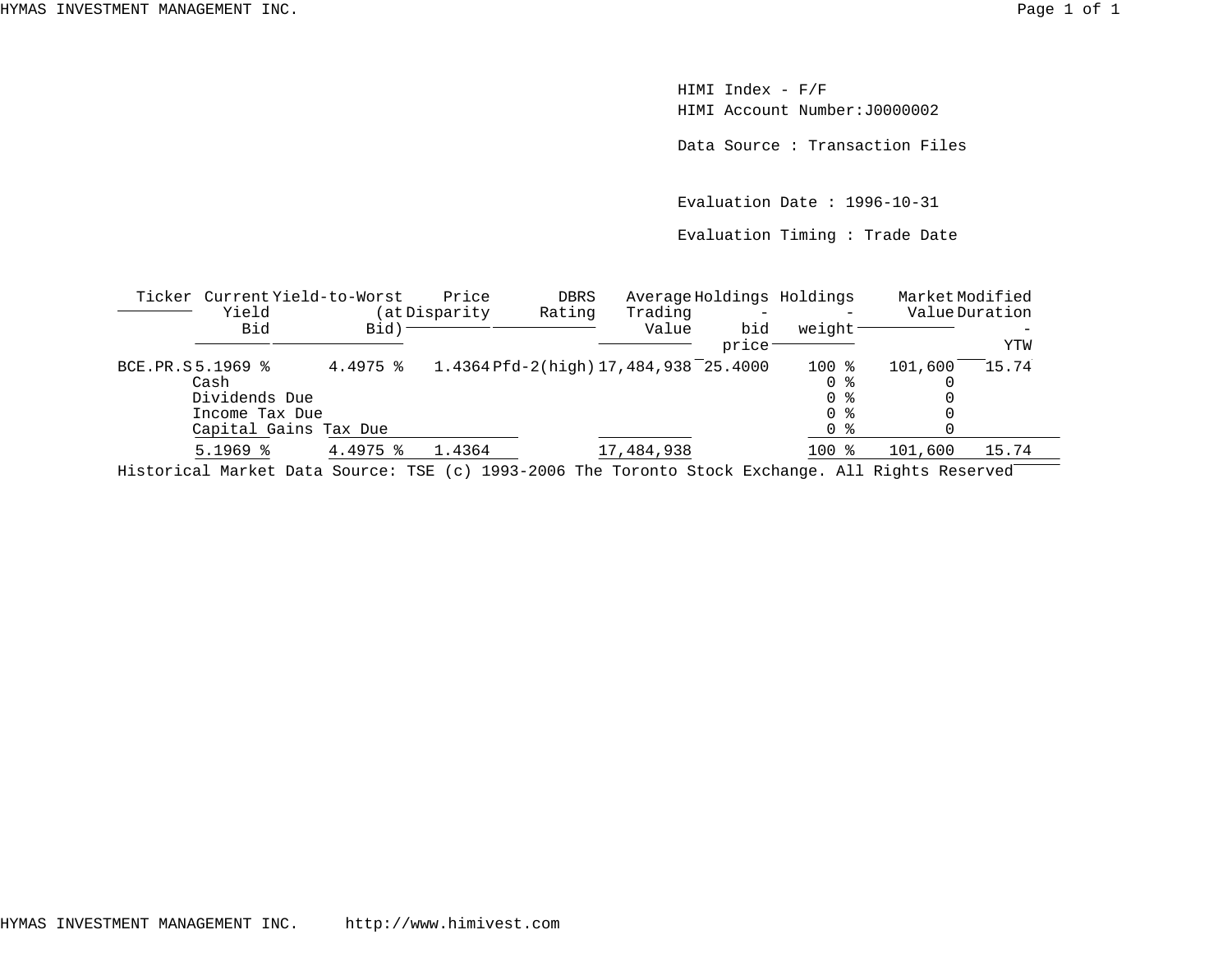HIMI Index - Perpetual (Premium) HIMI Account Number:J0000007

Data Source : Transaction Files

Evaluation Date : 1996-10-31

Evaluation Timing : Trade Date

|                      | Ticker Current Yield-to-Worst |  |                       | Price          | DBRS Average Holdings Holdings Market Modified |                  |                     |      |  |  |  |
|----------------------|-------------------------------|--|-----------------------|----------------|------------------------------------------------|------------------|---------------------|------|--|--|--|
|                      | Yield                         |  | (at Disparity)        | Rating Trading | $\sim 100$ km s $^{-1}$                        | - Value Duration |                     |      |  |  |  |
|                      | Bid                           |  | Bid)                  |                | Value                                          | bid              | weight <sup>-</sup> |      |  |  |  |
|                      |                               |  |                       |                |                                                | price            |                     | YTW  |  |  |  |
| $CM.PR.J.8.2556$ $%$ |                               |  | $7.2511$ %            |                | 2.6534 Pfd-1(low) 181, 252 26.8000             |                  | 19 % 107, 200       | 4.16 |  |  |  |
| TAU.PR.T7.6503 %     |                               |  | $-76.9463$ %          |                | $-2.1712$ Pfd $-1(low)$ 33.418 27.4500         |                  | 20 \$109,800        | 0.10 |  |  |  |
| CM.PR.I8.1105 %      |                               |  | 3.6598 $%$            |                | 0.0343 Pfd-1(low)n 237,682 28.0500             |                  | 20 \$112,200        | 1.48 |  |  |  |
| RY.PR.F7.9787 %      |                               |  | $4.5484$ %            |                | $-0.5121$ Pfd $-1($ low)n 88,340 28.2000       |                  | 20 \$112,800        | 2.72 |  |  |  |
| BMO.PR.D7.6923 %     |                               |  | $3.5504$ %            |                | $-1.8951$ Pfd $-1$ (low)n 126,793 29.2500      |                  | 21 \$117,000        | 2.60 |  |  |  |
|                      | Cash                          |  |                       |                |                                                |                  | <sup>n</sup><br>ৡ   |      |  |  |  |
|                      | Dividends Due                 |  |                       |                |                                                |                  | 0 %                 |      |  |  |  |
|                      | Income Tax Due                |  |                       |                |                                                |                  | $\Omega$<br>ু       |      |  |  |  |
|                      |                               |  | Capital Gains Tax Due |                |                                                |                  | $\Omega$<br>ႜ       |      |  |  |  |
|                      | 7.9338 %                      |  | $-11.3279$ &          | $-0.4107$      | 133,394                                        |                  | 100 % 559,000       | 2.21 |  |  |  |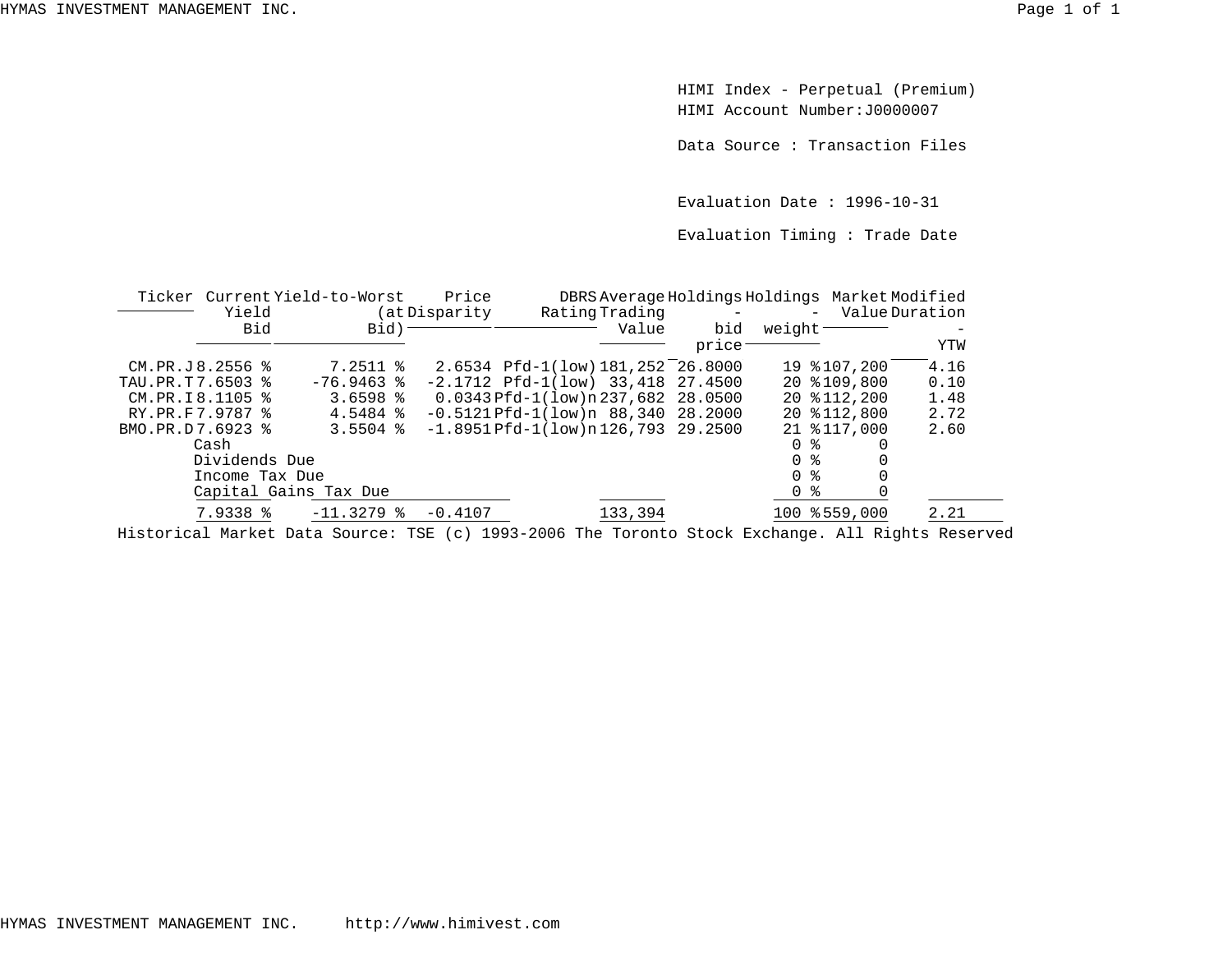HIMI Index - Split Share HIMI Account Number:J0000005

Data Source : Transaction Files

Evaluation Date : 1996-10-31

Evaluation Timing : Trade Date

|                  | Ticker Current Yield-to-Worst<br>Yield |                                                  | Price<br>Average Holdings Holdings Market Modified<br>DBRS<br>Trading<br>(at Disparity Rating |                                                                                                                                                                                                                                                                                                                                                                         |                                 |              | $\overline{\phantom{0}}$ | Value Duration |
|------------------|----------------------------------------|--------------------------------------------------|-----------------------------------------------------------------------------------------------|-------------------------------------------------------------------------------------------------------------------------------------------------------------------------------------------------------------------------------------------------------------------------------------------------------------------------------------------------------------------------|---------------------------------|--------------|--------------------------|----------------|
|                  | Bid                                    | Bid)                                             |                                                                                               |                                                                                                                                                                                                                                                                                                                                                                         | Value                           | bid<br>price | weight                   | YTW            |
| PIC.PR.A5.6189 % |                                        | $5.3896$ %                                       |                                                                                               |                                                                                                                                                                                                                                                                                                                                                                         | $0.3401$ Pfd-23,085,158 15.3500 |              | 100 \$102,338            | 5.75           |
|                  | Cash                                   |                                                  |                                                                                               |                                                                                                                                                                                                                                                                                                                                                                         |                                 |              | 0 %                      |                |
|                  | Dividends Due                          |                                                  |                                                                                               |                                                                                                                                                                                                                                                                                                                                                                         |                                 |              |                          |                |
|                  | Income Tax Due                         |                                                  |                                                                                               |                                                                                                                                                                                                                                                                                                                                                                         |                                 |              |                          |                |
|                  | Capital Gains Tax Due                  |                                                  |                                                                                               |                                                                                                                                                                                                                                                                                                                                                                         |                                 |              | 0 %                      |                |
|                  | $5.6189$ %                             | $5.3896$ %                                       | 0.3401                                                                                        |                                                                                                                                                                                                                                                                                                                                                                         | 3,085,158                       |              | 100 %102,338             | 5.75           |
|                  | .                                      | $\sim$ $\sim$ $\sim$ $\sim$ $\sim$ $\sim$ $\sim$ |                                                                                               | $\begin{array}{c} \n \text{1.000} \\ \text{1.001} \\ \text{1.002} \\ \text{1.003} \\ \text{1.003} \\ \text{1.003} \\ \text{1.003} \\ \text{1.003} \\ \text{1.003} \\ \text{1.003} \\ \text{1.003} \\ \text{1.003} \\ \text{1.003} \\ \text{1.003} \\ \text{1.003} \\ \text{1.003} \\ \text{1.003} \\ \text{1.003} \\ \text{1.003} \\ \text{1.003} \\ \text{1.003} \\ \$ | $\sim$ $\sim$                   |              | $-1$<br>$-1$             | .              |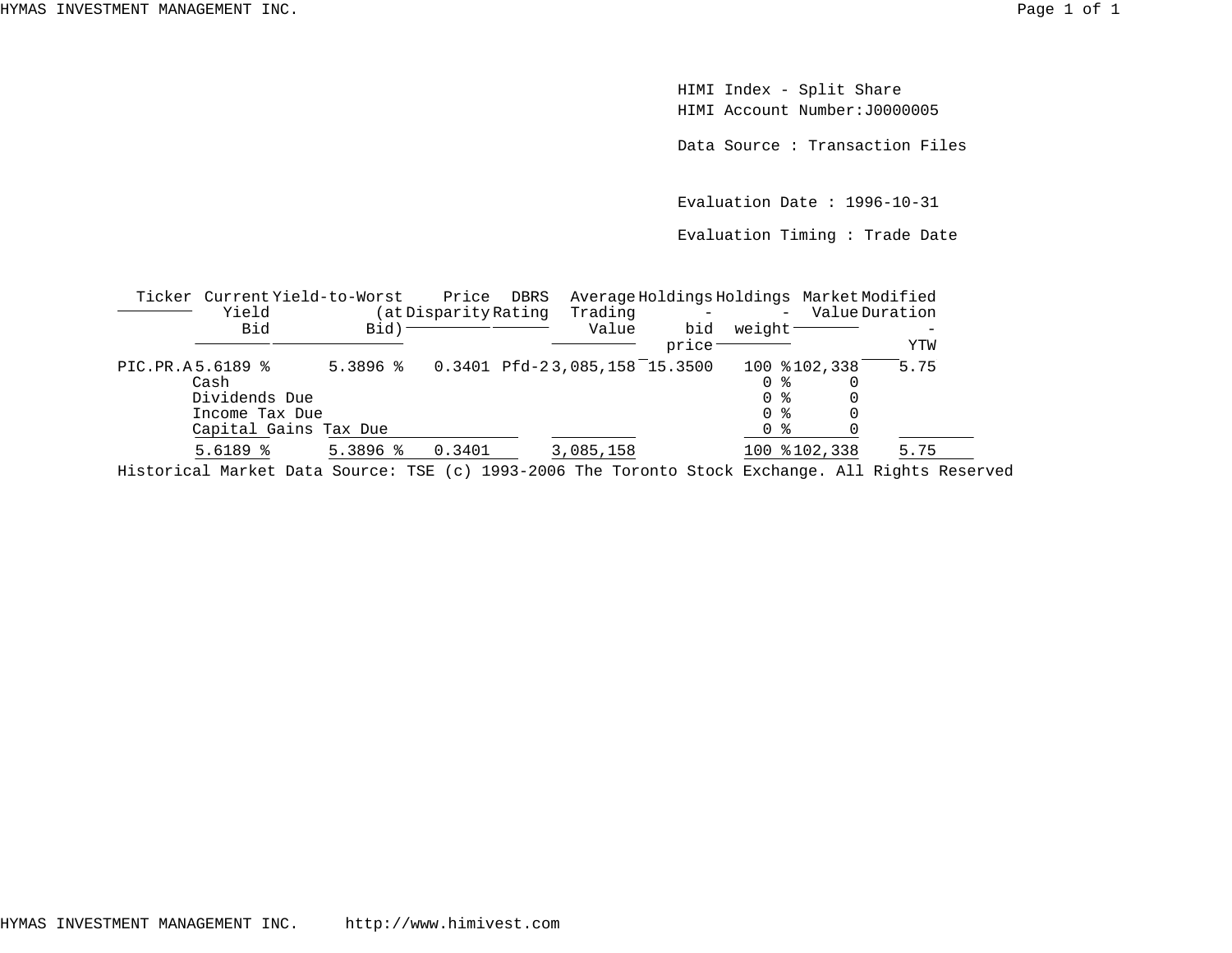HIMI Index - Op Ret HIMI Account Number:J0000004

Data Source : Transaction Files

Evaluation Date : 1996-10-31

Evaluation Timing : Trade Date

|                  |                 | Ticker Current Yield-to-Worst | Price         |                                     |         | DBRS Average Holdings Holdings Market Modified |                |
|------------------|-----------------|-------------------------------|---------------|-------------------------------------|---------|------------------------------------------------|----------------|
|                  | Yield           |                               | (at Disparity | Rating Trading                      |         | $\overline{\phantom{a}}$                       | Value Duration |
|                  | Bid             | Bid)                          |               | Value                               | bid     | weight                                         |                |
|                  |                 |                               |               |                                     | price   |                                                | YTW            |
| NA.PR.I6.2741 %  |                 | $5.9229$ $8$                  | 0.3912        | Pfd-2n 91,825                       | 25.9000 | 4 $$103,600$                                   | 6.13           |
|                  | CU.PR.V5.0864 % | 3.9222<br>ႜ                   | 0.2697        | 76,672<br>$Pfd-1(low)$              | 26.0500 | 4 % 104, 200                                   | 2.31           |
| NSI.PR.A5.7034 % |                 | 4.7061 %                      | 0.1725        | $Pfd-2(low)$<br>59,884              | 26.3000 | 4 $$105.200$                                   | 3.47           |
|                  | W.PR.D7.6660 %  | $-42.6590$ %                  | $-1.0670$     | $Pfd-2(low)$ 44,049                 | 26.3500 | 4 % 105, 400                                   | 0.09           |
| BNS.PR.D8.7100 % |                 | 2.9819 %                      |               | 0.1517 Pfd-1(low)n 398,639          | 26.5500 | 4 $$106, 200$                                  | 0.95           |
| CM.PR.L5.5522 %  |                 | $5.0520$ %                    |               | $-0.4216$ Pfd $-1$ (low)n 203,603   | 26.8000 | \$107,200<br>4                                 | 7.46           |
| LB.PR.C7.1498 %  |                 | $6.6677$ $\approx$            | 0.7814        | Pfd-2(low) 32,914                   | 27.1000 | 4 % 108, 400                                   | 6.30           |
| BCE.PR.P5.8608 % |                 | 4.6397 %                      |               | $0.2388$ Pfd-2(high) 202,594        | 27.3000 | 4 %109,200                                     | 4.80           |
| GWO.PR.A6.8556 % |                 | $3.6926$ %                    |               | 0.0000 Pfd-1(low)n 72,538           | 27.3500 | 4 %109,400                                     | 2.21           |
| LON.PR.D6.4982 % |                 | $5.1907$ $\approx$            |               | $0.4102$ Pfd-1(low)n 31,942         | 27.9000 | \$111,600<br>4                                 | 5.00           |
| PWF.PR.C6.2724 % |                 | $5.2089$ %                    |               | $0.4089$ Pfd-1(low)n $45,431$       | 27.9000 | 4 % 111,600                                    | 5.44           |
| BNS.PR.G6.2724 % |                 | 5.3712 %                      |               | 0.0000 Pfd-1(low)n 86,389           | 27.9000 | 4 % 111,600                                    | 6.65           |
| LON.PR.E6.4286 % |                 | $5.0681$ %                    |               | $0.1903$ Pfd-1(low)n 39,812         | 28.0000 | 4 % 112,000                                    | 5.01           |
| CM.PR.K6.2389 %  |                 | 4.6419 %                      |               | $-0.3754$ Pfd $-1(1ow)$ n 89,927    | 28.0500 | 4 % 112, 200                                   | 3.58           |
| NA.PR.G7.7986 %  |                 | $6.0101$ %                    | 0.8912        | Pfd-2n 22,726                       | 28.0500 | 4 % 112, 200                                   | 4.31           |
| BNS.PR.H5.9647 % |                 | 4.9475 %                      |               | $-0.5150$ Pfd $-1$ (low)n $127,437$ | 28.3000 | 4 $$113,200$                                   | 5.39           |
| RY.PR.J6.2500 %  |                 | 4.7752 %                      |               | $-0.1898$ Pfd $-1(low)n126,785$     | 28,4000 | 4 $$113,600$                                   | 5.68           |
| BNS.PR.E6.2737 % |                 | 4.6725 %                      |               | $-0.1990$ Pfd $-1(low)n$ 77,181     | 28.5000 | 4 $$114,000$                                   | 5.28           |
| BNS.PR.F6.2281 % |                 | 4.9582 %                      |               | $-0.2638$ Pfd $-1$ (low)n 128,423   | 28.5000 | 4 $$114,000$                                   | 4.84           |
| CFS.PR.B6.4154 % |                 | 4.8353 %                      |               | $-0.0237$ Pfd $-2$ (high)n 54,363   | 28.6500 | 4 $$114,600$                                   | 5.42           |
| RY.PR.G7.3913 %  |                 | $3.3662$ $%$                  | $-0.5213$     | $Pfd-1(low)$ 68,139                 | 28.7500 | 4 % 115,000                                    | 2.75           |
| TD.PR.H6.1419 %  |                 | 4.5792 %                      |               | $-0.8267$ Pfd $-1(low)n$ 75,496     | 28,9000 | \$115,600<br>4                                 | 4.69           |
| RY.PR.H7.3770 %  |                 | 4.0670 %                      |               | $-0.5069$ Pfd $-1(low)n214,234$     | 30.5000 | 5<br>\$122,000                                 | 4.21           |
| BMO.PR.E7.2581 % |                 | $3.4244$ %                    |               | $-0.8905$ Pfd $-1(low)n164,080$     | 31.0000 | 5<br>\$124,000                                 | 3.63           |
|                  | Cash            |                               |               |                                     |         | ిక<br>$\Omega$<br>$\Omega$                     |                |
|                  | Dividends Due   |                               |               |                                     |         | န္<br>$\Omega$<br>$\Omega$                     |                |
|                  | Income Tax Due  |                               |               |                                     |         | ಕಿ<br>$\Omega$<br>$\Omega$                     |                |
|                  |                 | Capital Gains Tax Due         |               |                                     |         | နွ<br>0                                        |                |
|                  | $6.5766$ %      | $2.8503$ $\frac{8}{3}$        | $-0.0884$     | 105,811                             |         | 1002,676,000                                   | 4.41           |
|                  |                 |                               |               |                                     |         |                                                |                |